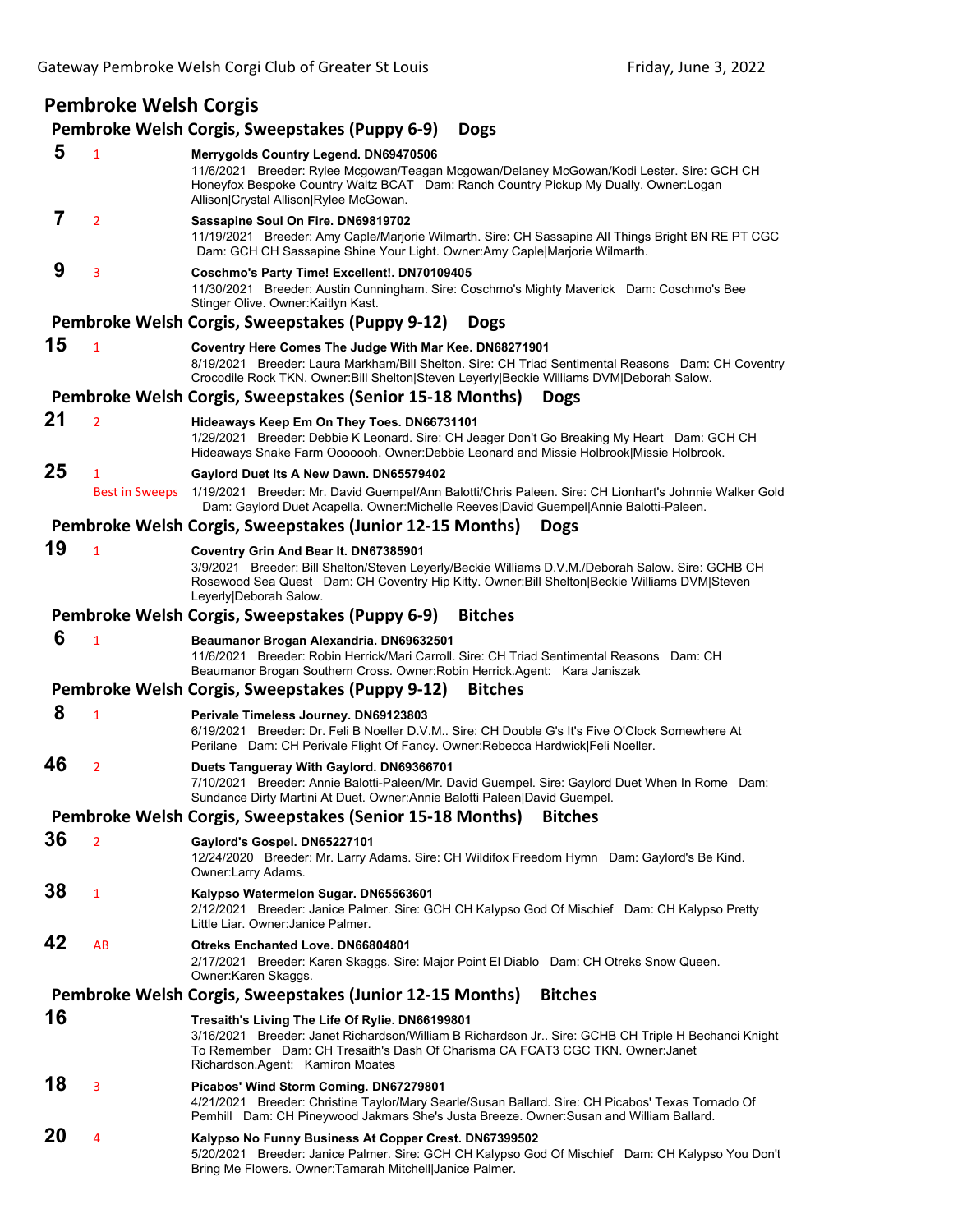| 24                                                      | $\overline{2}$                                      | Riverun's True Love, DN68406301<br>5/25/2021 Breeder: Tammy R Johnston. Sire: CH Riverun's Perfect Lover Dam: CH Riverun's<br>Unforgettable. Owner:Tammy Johnston.                                                                                                    |  |  |  |
|---------------------------------------------------------|-----------------------------------------------------|-----------------------------------------------------------------------------------------------------------------------------------------------------------------------------------------------------------------------------------------------------------------------|--|--|--|
| 26                                                      |                                                     | Pnf More Fun Than Rum. DN68556302<br>5/10/2021 Breeder: Lisa D Cooper. Sire: CH Lovejoy If Its Remington Its Right Dam: Pnf Because A<br>Name Means Everything. Owner: Lisa Cooper Brian Cooper. Agent: PePe Anastas                                                  |  |  |  |
| 44                                                      | 1<br>Best of Opp in<br><b>Sweeps</b>                | Pineywood Jakmars Windsong. DN67279802<br>4/21/2021 Breeder: Christine Taylor/Mary Searle/Susan Ballard. Sire: CH Picabos' Texas Tornado Of<br>Pemhill Dam: CH Pineywood Jakmars She's Justa Breeze. Owner: christine taylor.                                         |  |  |  |
|                                                         |                                                     | Pembroke Welsh Corgis, Sweepstakes (Veterans 7-10 Years)<br><b>Bitches</b>                                                                                                                                                                                            |  |  |  |
| 70                                                      | $\overline{2}$                                      | CH Corwich My Eyes Adore You. DN40040002<br>5/14/2014 Breeder: Elizabeth Pruitt. Sire: GCH CH Ciregna Thats Amore Dam: GCHB CH Sundance<br>Dirty Diana. Owner: Cynthia Brown.                                                                                         |  |  |  |
| 72                                                      | $\mathbf{1}$<br><b>Best in Vet</b><br><b>Sweeps</b> | GCHB CH Townhill A Kiss To Build A Dream On. DN40647202<br>6/29/2014 Breeder: Mark Russo/Holly Russo. Sire: GCH CH Ciregna Thats Amore Dam: GCHB CH<br>Townhill Penny Lane. Owner: Mark and Holly Russo.                                                              |  |  |  |
| 74                                                      | AB                                                  | GCHB CH Aubrey's Easter Lily CGC TKN VHMA. DN42432702<br>4/5/2015 Breeder: Robin Faszold/Mrs. Cynthia M Savioli/Mr. Vincent J Savioli. Sire: GCH CH Ciregna<br>Thats Amore Dam: CH Aubrey's River Of Dreams II. Owner: Dr Marti Foschini.                             |  |  |  |
|                                                         |                                                     | Pembroke Welsh Corgis, Puppy (6-9 Months)<br><b>Dogs</b>                                                                                                                                                                                                              |  |  |  |
| 5                                                       | $\overline{2}$                                      | Merrygolds Country Legend. DN69470506<br>11/6/2021 Breeder: Rylee Mcgowan/Teagan Mcgowan/Delaney McGowan/Kodi Lester. Sire: GCH CH<br>Honeyfox Bespoke Country Waltz BCAT Dam: Ranch Country Pickup My Dually. Owner: Logan<br>Allison Crystal Allison Rylee McGowan. |  |  |  |
| 7                                                       | $\mathbf{1}$                                        | Sassapine Soul On Fire. DN69819702<br>11/19/2021 Breeder: Amy Caple/Marjorie Wilmarth. Sire: CH Sassapine All Things Bright BN RE PT CGC<br>Dam: GCH CH Sassapine Shine Your Light. Owner:Amy Caple Marjorie Wilmarth.                                                |  |  |  |
| 9                                                       | 3                                                   | Coschmo's Party Time! Excellent!. DN70109405<br>11/30/2021 Breeder: Austin Cunningham. Sire: Coschmo's Mighty Maverick Dam: Coschmo's Bee<br>Stinger Olive. Owner Kaitlyn Kast.                                                                                       |  |  |  |
|                                                         |                                                     | Pembroke Welsh Corgis, Puppy (9-12 Months)<br><b>Dogs</b>                                                                                                                                                                                                             |  |  |  |
| 11                                                      | $\overline{2}$                                      | Bespoke Open The Door. DN67476802<br>6/25/2021 Breeder: Kristin Pantelides/Nicholas Pantelides. Sire: CH Honeyfox Guess Again CGC Dam:<br>Honeyfox Bespoke Victorias Secret. Owner: Teagan McGowan Kristin Pantelides.                                                |  |  |  |
| 15                                                      | $\mathbf{1}$                                        | Coventry Here Comes The Judge With Mar Kee. DN68271901<br>8/19/2021 Breeder: Laura Markham/Bill Shelton. Sire: CH Triad Sentimental Reasons Dam: CH Coventry<br>Crocodile Rock TKN. Owner: Bill Shelton Steven Leyerly Beckie Williams DVM Deborah Salow.             |  |  |  |
|                                                         |                                                     | Pembroke Welsh Corgis, 12-15 Months<br><b>Dogs</b>                                                                                                                                                                                                                    |  |  |  |
| 19                                                      | 1                                                   | Coventry Grin And Bear It. DN67385901<br>3/9/2021 Breeder: Bill Shelton/Steven Leyerly/Beckie Williams D.V.M./Deborah Salow. Sire: GCHB CH<br>Rosewood Sea Quest Dam: CH Coventry Hip Kitty. Owner: Bill Shelton Beckie Williams DVM Steven<br>Leyerly Deborah Salow. |  |  |  |
|                                                         |                                                     | Pembroke Welsh Corgis, 15-18 Months<br><b>Dogs</b>                                                                                                                                                                                                                    |  |  |  |
| 21                                                      | 1/W                                                 | Hideaways Keep Em On They Toes. DN66731101<br>1/29/2021 Breeder: Debbie K Leonard. Sire: CH Jeager Don't Go Breaking My Heart Dam: GCH CH<br>Hideaways Snake Farm Ooooooh. Owner:Debbie Leonard and Missie Holbrook Missie Holbrook.                                  |  |  |  |
| Pembroke Welsh Corgis, Bred-By-Exhibitor<br><b>Dogs</b> |                                                     |                                                                                                                                                                                                                                                                       |  |  |  |
| 23                                                      | $\overline{2}$                                      | Elfame Aim To Misbehave. DN64905001<br>8/26/2020 Breeder: Dana Bull. Sire: GCHB CH Gaylord's Viva Amore Dam: CH Elfame Serenity.<br>Owner:Dana Bull.                                                                                                                  |  |  |  |
| 25                                                      | 1/R                                                 | Gaylord Duet Its A New Dawn. DN65579402<br>1/19/2021 Breeder: Mr. David Guempel/Ann Balotti/Chris Paleen. Sire: CH Lionhart's Johnnie Walker Gold<br>Dam: Gaylord Duet Acapella. Owner: Michelle Reeves David Guempel Annie Balotti-Paleen.                           |  |  |  |
| Pembroke Welsh Corgis, American Bred<br><b>Dogs</b>     |                                                     |                                                                                                                                                                                                                                                                       |  |  |  |
| 33                                                      | 1                                                   | Indiana Marstall. DN59976701                                                                                                                                                                                                                                          |  |  |  |

11/19/2019 Breeder: Lori Caldwell. Sire: Hot Waters Wrangler Dam: Hot Waters Clementine. Owner:Ryan Marstall.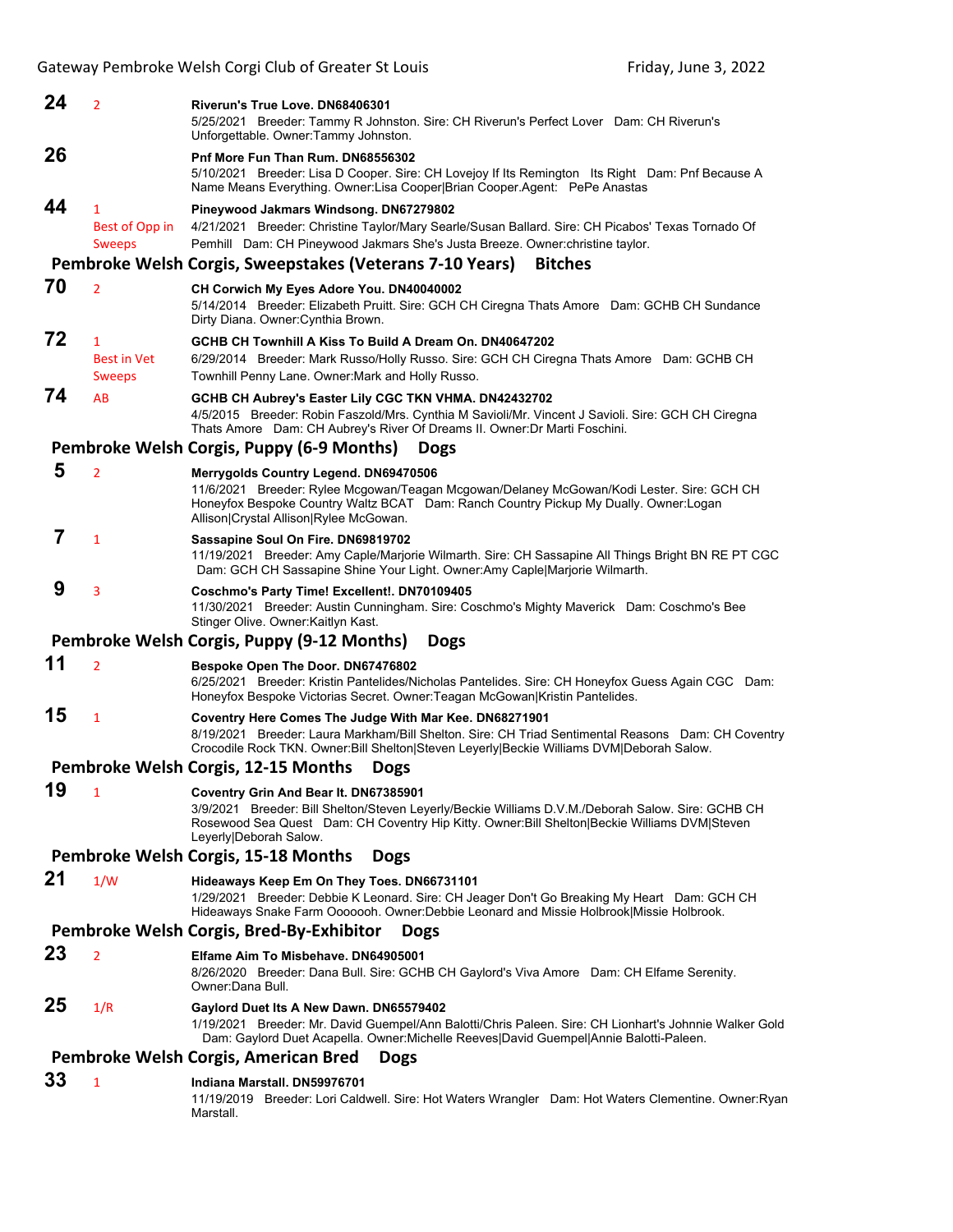|    |                   | Pembroke Welsh Corgis, Open<br><b>Dogs</b>                                                                                                                                                                                                                                          |
|----|-------------------|-------------------------------------------------------------------------------------------------------------------------------------------------------------------------------------------------------------------------------------------------------------------------------------|
| 35 | $\overline{1}$    | Xiv Karat Super Charged Hot Rod. DN60579202<br>8/21/2019 Breeder: Sherri Hurst/Kelli Alhadef. Sire: GCHG CH Xiv Karat Special Place In My Heart At<br>Brigadoon CGC TKN Dam: CH Xiv Karat It's All About Me. Owner: Robert Evans King Sherri Hurst.                                 |
|    |                   | Pembroke Welsh Corgis, Puppy (6-9 Months)<br><b>Bitches</b>                                                                                                                                                                                                                         |
| 6  | 1                 | Beaumanor Brogan Alexandria. DN69632501                                                                                                                                                                                                                                             |
|    | <b>Best Puppy</b> | 11/6/2021 Breeder: Robin Herrick/Mari Carroll, Sire: CH Triad Sentimental Reasons Dam: CH<br>Beaumanor Brogan Southern Cross. Owner: Robin Herrick. Agent: Kara Janiszak                                                                                                            |
|    |                   | Pembroke Welsh Corgis, Puppy (9-12 Months)<br><b>Bitches</b>                                                                                                                                                                                                                        |
| 8  | $\mathbf{1}$      | Perivale Timeless Journey. DN69123803<br>6/19/2021 Breeder: Dr. Feli B Noeller D.V.M Sire: CH Double G's It's Five O'Clock Somewhere At<br>Perilane Dam: CH Perivale Flight Of Fancy. Owner: Rebecca Hardwick Feli Noeller.                                                         |
|    |                   | Pembroke Welsh Corgis, 12-15 Months<br><b>Bitches</b>                                                                                                                                                                                                                               |
| 16 | 4                 | Tresaith's Living The Life Of Rylie. DN66199801<br>3/16/2021 Breeder: Janet Richardson/William B Richardson Jr Sire: GCHB CH Triple H Bechanci Knight<br>To Remember Dam: CH Tresaith's Dash Of Charisma CA FCAT3 CGC TKN. Owner: Janet<br>Richardson.Agent: Kamiron Moates         |
| 18 | $\overline{2}$    | Picabos' Wind Storm Coming. DN67279801<br>4/21/2021 Breeder: Christine Taylor/Mary Searle/Susan Ballard. Sire: CH Picabos' Texas Tornado Of<br>Pemhill Dam: CH Pineywood Jakmars She's Justa Breeze. Owner: Susan and William Ballard.                                              |
| 20 | 3                 | Kalypso No Funny Business At Copper Crest. DN67399502<br>5/20/2021 Breeder: Janice Palmer. Sire: GCH CH Kalypso God Of Mischief Dam: CH Kalypso You Don't<br>Bring Me Flowers. Owner: Tamarah Mitchell Janice Palmer.                                                               |
| 22 |                   | Crown's Royal Surprise. DN68088701<br>4/10/2021 Breeder: Linda Williams. Sire: CH Sundance Gangster Of Love Dam: Sundance New Hope.<br>Owner: Rylee McGowan Linda Williams.                                                                                                         |
| 24 | $\mathbf{1}$      | Riverun's True Love, DN68406301<br>5/25/2021 Breeder: Tammy R Johnston. Sire: CH Riverun's Perfect Lover Dam: CH Riverun's<br>Unforgettable. Owner:Tammy Johnston.                                                                                                                  |
| 26 |                   | Pnf More Fun Than Rum. DN68556302<br>5/10/2021 Breeder: Lisa D Cooper. Sire: CH Lovejoy If Its Remington Its Right Dam: Pnf Because A<br>Name Means Everything. Owner:Lisa Cooper Brian Cooper.Agent: PePe Anastas                                                                  |
|    |                   | Pembroke Welsh Corgis, Bred-By-Exhibitor<br><b>Bitches</b>                                                                                                                                                                                                                          |
| 28 |                   | <b>Wildifox Live With Abandon, DN54794401</b><br>5/18/2018 Breeder: DIANE SPRUNG. Sire: CH Calloway Memories Of Cinonnie Dam: CH Wildifox Free<br>To Be Me. Owner: Diane Sprung.                                                                                                    |
| 30 | 2/R               | Tri-Umph Tipsy Tart Of Raven-C. DN64133903<br>9/14/2020 Breeder: Elizabeth Robinson D.V.M./Marian Johnson Your. Sire: GCH CH Tri-Umph Tanqueray<br>10 Dam: CH Tri-Umph Truly Spellbound. Owner: Marian Johnson Your.                                                                |
| 32 | 1/W/BW            | Sterling Millefiore. DN64825801<br>8/21/2020 Breeder: Kristin Heffernan/Kara Janiszak. Sire: GCH CH Greenwoods Lightning Strike Dam:<br>GCH CH Sterling Total Eclipse Of The Heart CA DCAT TKN ATT. Owner: Kara Janiszak Alyssa Janiszak.                                           |
| 34 | 3                 | Coventry Masquerade. DN64834601<br>10/20/2020 Breeder: Bill Shelton/Steven Leyerly/Beckie Williams D.V.M./Jodi Geerlings. Sire: CH<br>Stonecroft's Storm Surge Dam: GCHG CH Coventry Music Of The Night. Owner: Steven Leyerly   Bill<br>Shelton Beckie Williams DVM Deborah Salow. |
| 36 |                   | Gaylord's Gospel. DN65227101<br>12/24/2020 Breeder: Mr. Larry Adams. Sire: CH Wildifox Freedom Hymn Dam: Gaylord's Be Kind.<br>Owner:Larry Adams.                                                                                                                                   |
| 38 |                   | Kalypso Watermelon Sugar. DN65563601<br>2/12/2021 Breeder: Janice Palmer. Sire: GCH CH Kalypso God Of Mischief Dam: CH Kalypso Pretty<br>Little Liar. Owner: Janice Palmer.                                                                                                         |
| 40 |                   | Townhill Cooking Up Something Good. DN66576501<br>11/29/2020 Breeder: Mark Russo/Holly Russo. Sire: GCHB CH Heartsong Brynlea Pavarotti Dam: GCH<br>CH Townhill What's Love Got To Do With It. Owner: Mark and Holly Russo.                                                         |
| 42 |                   | <b>Otreks Enchanted Love. DN66804801</b><br>2/17/2021 Breeder: Karen Skaggs. Sire: Major Point El Diablo Dam: CH Otreks Snow Queen.<br>Owner:Karen Skaggs.                                                                                                                          |
| 44 | 4                 | Pineywood Jakmars Windsong. DN67279802<br>4/21/2021 Breeder: Christine Taylor/Mary Searle/Susan Ballard. Sire: CH Picabos' Texas Tornado Of<br>Pemhill Dam: CH Pineywood Jakmars She's Justa Breeze. Owner: christine taylor.                                                       |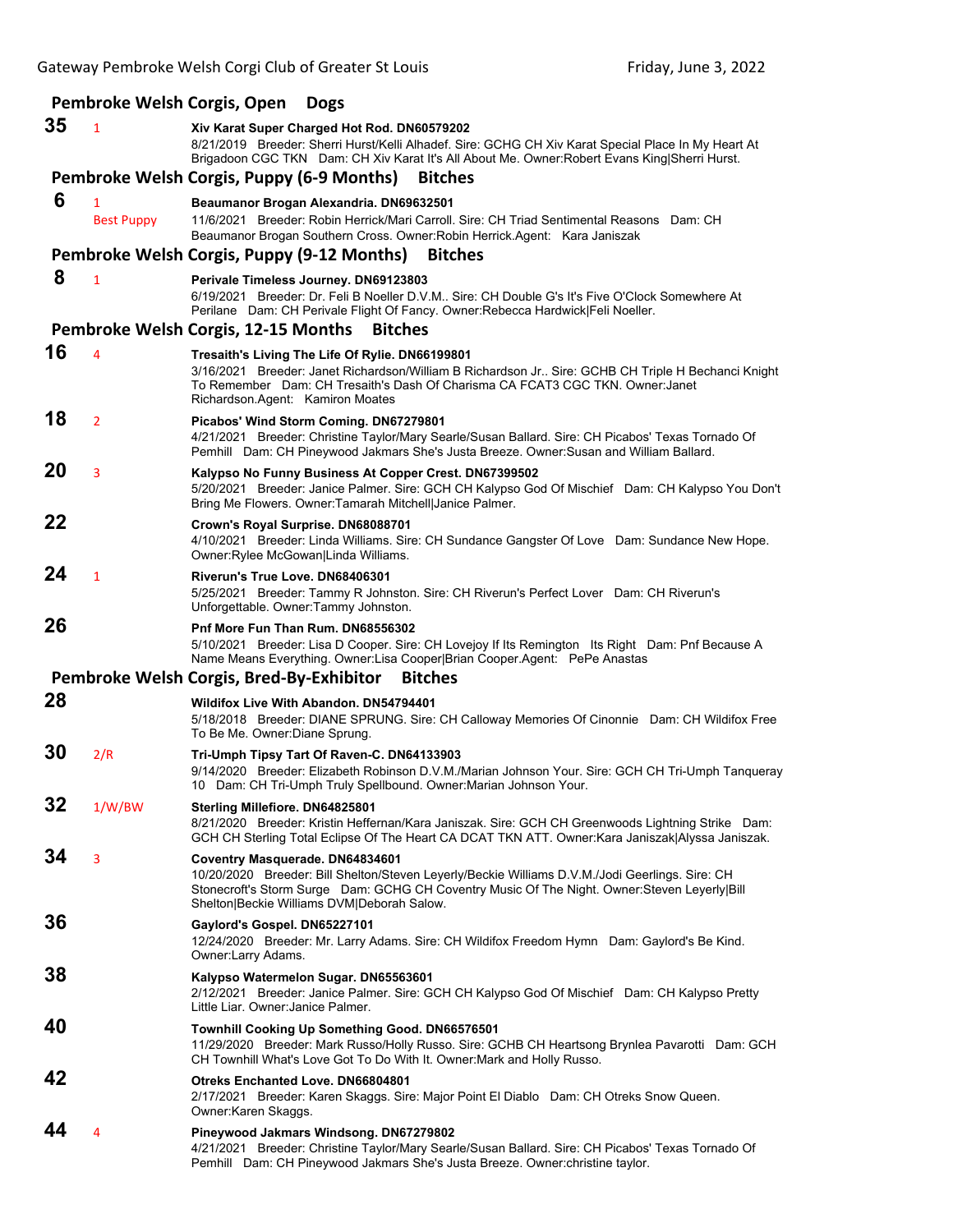# **46 Duets Tangueray With Gaylord. DN69366701**

7/10/2021 Breeder: Annie Balotti-Paleen/Mr. David Guempel. Sire: Gaylord Duet When In Rome Dam: Sundance Dirty Martini At Duet. Owner:Annie Balotti Paleen|David Guempel.

### **Pembroke Welsh Corgis, American Bred Bitches**

### **60** <sup>1</sup> **Sterling Rise 'N Shine. DN64385403** 8/30/2020 Breeder: Kara Janiszak/Alyssa Janiszak. Sire: GCH CH Double G's Linincorgi Adele's The Eleventh Day CD RE OA OAJ DCAT CGC Dam: GCHS CH Sterling Shine The Light BCAT. Owner:Kara Janiszak|Alyssa Janiszak.

**Pembroke Welsh Corgis, Open Bitches**

## **64** <sup>3</sup> **Hideaways Dark Angels Dance. DN63006201**

4/23/2020 Breeder: Debbie K Leonard. Sire: CH Jaax Are Wild Dam: Hideaways Drunken Poets Dream. Owner:Debbie K Leonard.

# **66** <sup>2</sup> **Coventry Don't Reign On My Parade TKN. DN63041001**

3/26/2020 Breeder: Bill Shelton/Steven Leyerly/Beckie Williams D.V.M./Deborah Salow. Sire: CH Coventry Reign Maker Dam: CH Coventry Help Me Rhonda. Owner:Laura Markham|Bill Shelton|Steven Leyerly|Beckie Williams DVM.

# **68** <sup>1</sup> **Coventry Gabrielle. DN65720502**

8/20/2020 Breeder: Deborah Salow/Beckie Williams D.V.M./Steven Leyerly/Bill Shelton. Sire: Penliath Vanilla Ice Dam: GCH CH Coventry Catch Me If You Can. Owner:Bill Shelton|Deborah Salow|Beckie Williams DVM|Amy Spear.

#### **Pembroke Welsh Corgis, Veteran Bitches**

# **70** <sup>2</sup> **CH Corwich My Eyes Adore You. DN40040002** 5/14/2014 Breeder: Elizabeth Pruitt. Sire: GCH CH Ciregna Thats Amore Dam: GCHB CH Sundance

# Dirty Diana. Owner:Cynthia Brown. **72** 1/AOM **GCHB CH Townhill A Kiss To Build A Dream On. DN40647202** Best Veteran 6/29/2014 Breeder: Mark Russo/Holly Russo. Sire: GCH CH Ciregna Thats Amore Dam: GCHB CH Townhill Penny Lane. Owner:Mark and Holly Russo.

### **74** AB **GCHB CH Aubrey's Easter Lily CGC TKN VHMA. DN42432702** 4/5/2015 Breeder: Robin Faszold/Mrs. Cynthia M Savioli/Mr. Vincent J Savioli. Sire: GCH CH Ciregna Thats Amore Dam: CH Aubrey's River Of Dreams II. Owner:Dr Marti Foschini.

### **Pembroke Welsh Corgis, Best of Breed**

**37** SEL **GCH CH Townhill In The Name Of Love. DN45895402** 2/14/2016 Breeder: Mark Russo/Holly Russo. Sire: GCHG CH Nchanted Concerto CGC Dam: GCHB CH Townhill Penny Lane. Owner:Morgan Campbell |Mark Russo|Holly Russo . **39** OS **GCH CH Pineywood Picabo Livin' La Vida Loco. DN48583403** 11/19/2016 Breeder: Christine Taylor/Mary Searle/Susan Ballard. Sire: GCHB CH Greenwoods Livin' It Up Dam: CH Pineywood Jak-Mars Windsheer. Owner:christine taylor. **41 CH Perivale Secret Encounter At Remarque. DN52548801** 10/27/2017 Breeder: Feli Noeller D.V.M.. Sire: CH Greenwoods Fame And Fortune Dam: GCH CH Sandfox Chance Encounter At Perivale. Owner: MarkYoung Dr Feli Noeller DVM. **43 GCHB CH Cariadh Tea Party At Coventry. DN54640203** 5/30/2018 Breeder: Patricia P Smith. Sire: GCH CH Springmill Sweet Talkin Guy Dam: GCHB CH Cariadh Cierra Tempest In A Teapot RA CGC. Owner:Amy Jordan|Bill Shelton|Patsy Smith|Steven Leyerly. **45 CH Wildifox Freedom Hymn. DN54794402** 5/18/2018 Breeder: DIANE SPRUNG. Sire: CH Calloway Memories Of Cinonnie Dam: CH Wildifox Free To Be Me. Owner:Diane Sprung.

# **47 GCHB CH Kalypso Love On The Rocks CGC TKI. DN55193204**

#### 8/25/2018 Breeder: Janice Palmer. Sire: GCHG CH Nchanted Concerto CGC Dam: GCH CH Kalypso Wake Up Call. Owner:Tamarah Mitchell|Janice Palmer.

### **49 GCH CH Honeyfox Bespoke Country Waltz BCAT. DN63342004** 8/6/2020 Breeder: Kristin Pantelides/Mary C H Johnson/Susan Strickland. Sire: CH Honeyfox Bubbalicious Jones Dam: Honeyfox Dancing Isadora. Owner:Kodie Lester|Teagan McGowan .

# **74** AB **GCHB CH Aubrey's Easter Lily CGC TKN VHMA. DN42432702** 4/5/2015 Breeder: Robin Faszold/Mrs. Cynthia M Savioli/Mr. Vincent J Savioli. Sire: GCH CH Ciregna Thats Amore Dam: CH Aubrey's River Of Dreams II. Owner:Dr Marti Foschini.

# **76** AOM **CH Keepsake On The Double. DN43379901**

5/19/2015 Breeder: Molly A Forbes / Molly A Forbes / Molly A Forbes / . Sire: GCH CH Ciregna Thats Amore Dam: Keepsake Smooth Confession. Owner:Molly Forbes.

# **78** SEL **GCH CH Sassapine Shine Your Light. DN43571806**

7/24/2015 Breeder: Amy Caple / Marjorie Wilmarth / . Sire: GCH CH Linincorgi's Livin' On A Prayer Dam: GCH CH Sassapine New Light. Owner:Amy Caple|Marjorie Wilmarth.